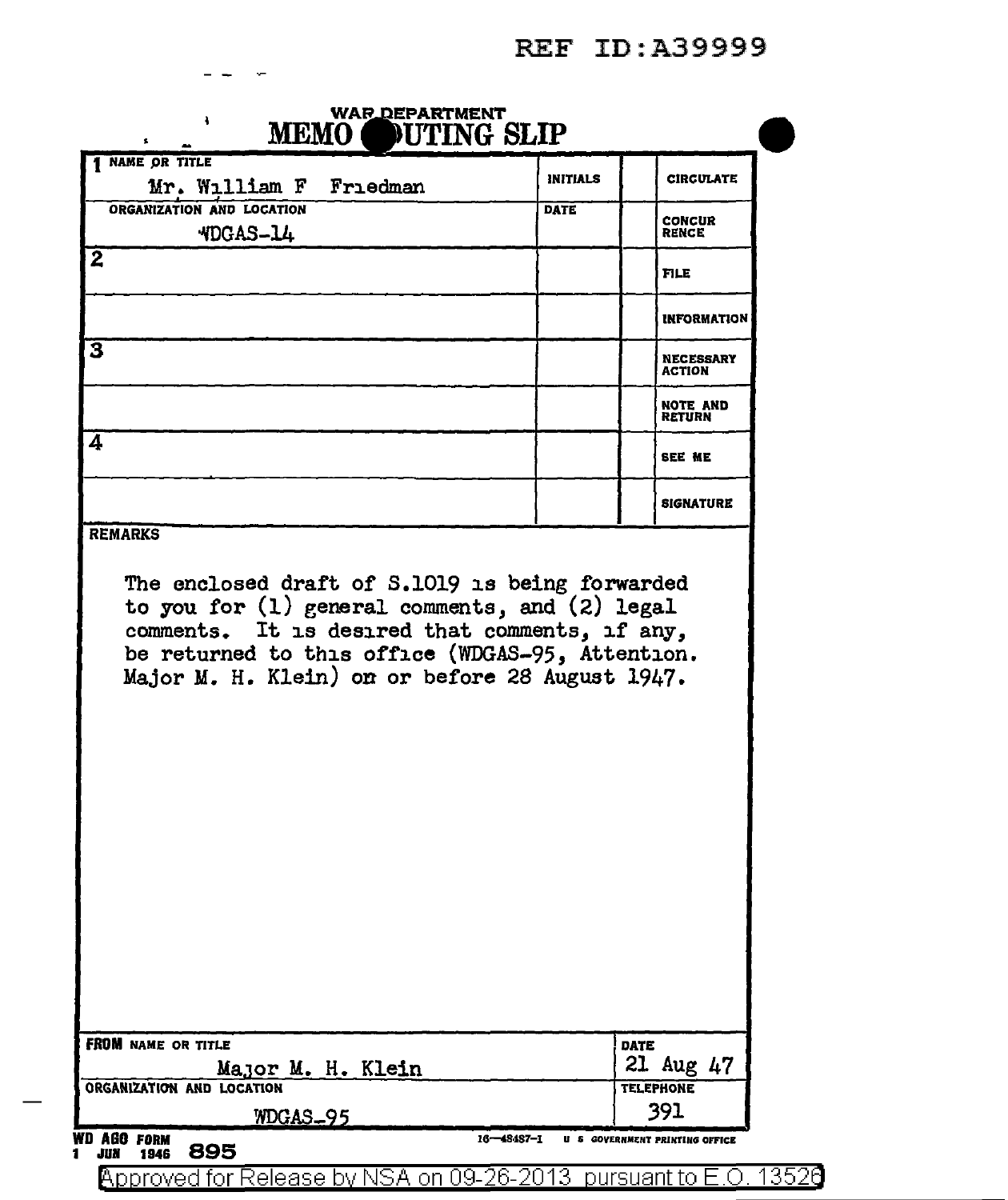UδC

•

## Proposed amended version or

## s.1019

## A BILL

To insure further the security or the United States by preventing disclosures of information concerning the cryptographic systems and the communication intelligence activities of the United States end of foreign governments.

Be it enacted by the Senate and House of Representatives of the United States of America in Congress assembled, That whoever having obtained or having had custody of, access to, or knowledge of  $(1)$  any classified information concerning the nature, preparation, or use of any code, cipher, or cryptographic system of the United States or any foreign government; or (2) any classified information concerning the design, construction, use, maintenance, or repair of any device, apparatus, or appliance used or prepared or planned for use by the United States or any foreign government for cryptographic or communication intelligence purposes, , or (3) any classified information concerning the communication intelligence activities of the United States or any foreign government; or  $(4)$  any classified information obtained from the communications of the United States or any foreign government by the processes of communication intelligence, shall nlli'ully communicate, furnish, transmit, or otherwise make available to a person not authorized to receive such information, or publish, any such classified information shall be fined not more than \$10.,000 or imprisoned not more than ten years or both

l.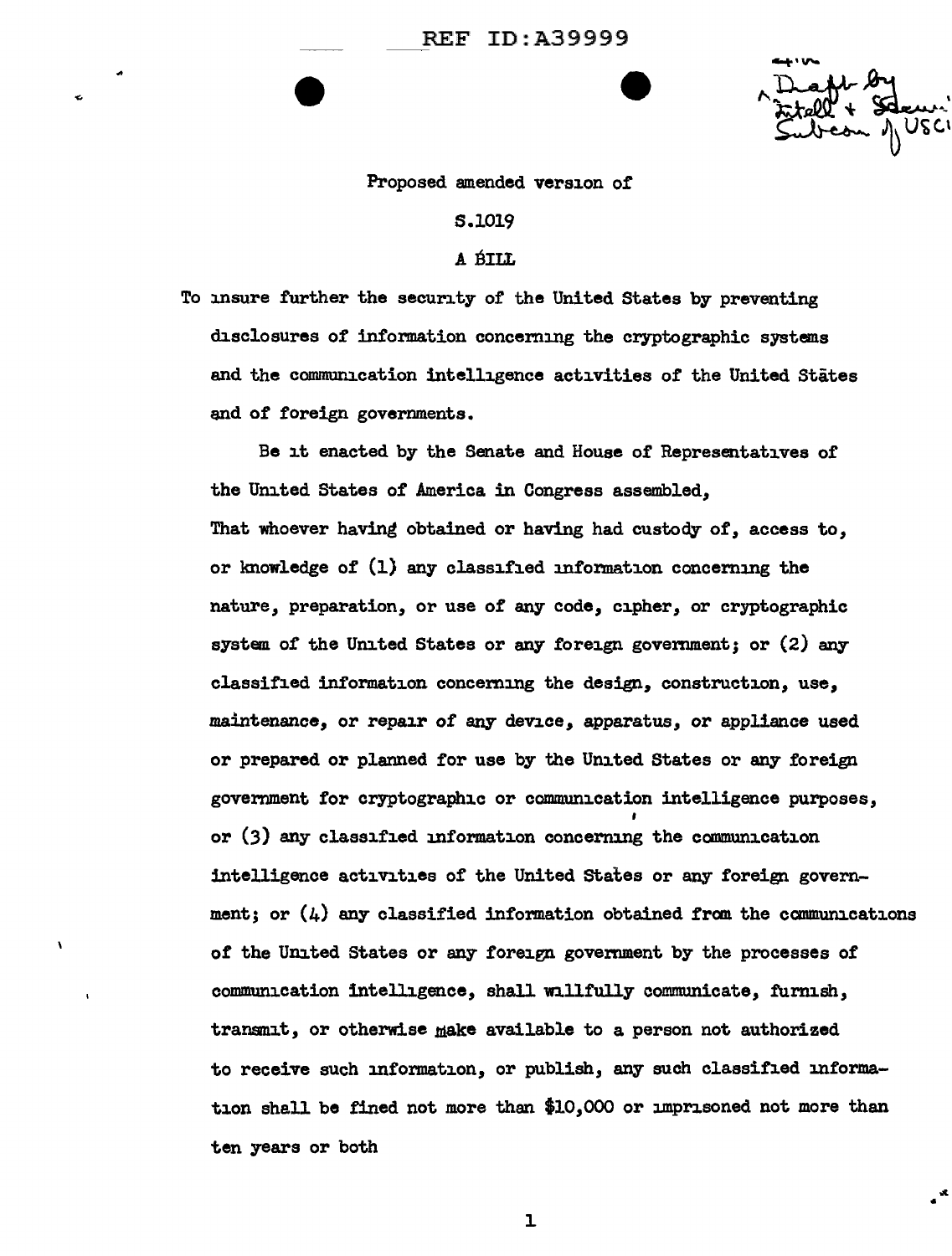REF ID:A39999

 $\bullet$ 

 $-$  .

•

Sec. 2. The term "classified information" as used herein shall, for the purposes of this Act, be construed to mean information segregated, and limited or restricted in dissemination or distribution for purposes of national security, by a United States government agency, and marked with or designated by a marking or designation signifying such segregation, limitation, and restriction. The term "classified procedures and methods" as used herein shall be construed accordingly.

Sec. 3. The terms "code", "cipher", and "cryptographic system" as used herein shall, for the purposes of this Act, be construed to include in their meaning any method of secret writing and any mechanical or electrical device or method used for the purpose of disguising or concealing the contents or the meaning of communications. The term "cryptographic purposes" as used herein is correspondingly extended in the scope of its meaning.

Sec. 4. The term "foreign government" as used herein shall, for the purposes of this Act, be construed to include in its meaning any person or persons acting or purporting to act for or on behalf of any faction, party, department, agency, bureau, or mill. tary force of or within a foreign country, or for or on behalf of any government or any person or persons purporting to act as a government within a foreign country, whether or not such government is recognized by the United States.

Sec. 5. The term "communication intelligence" as used herein shall, for the purposes of this Act, be construed to mean a field of endeavor which includes all classified procedures and methods used

 $\mathbf{r}$ 

2